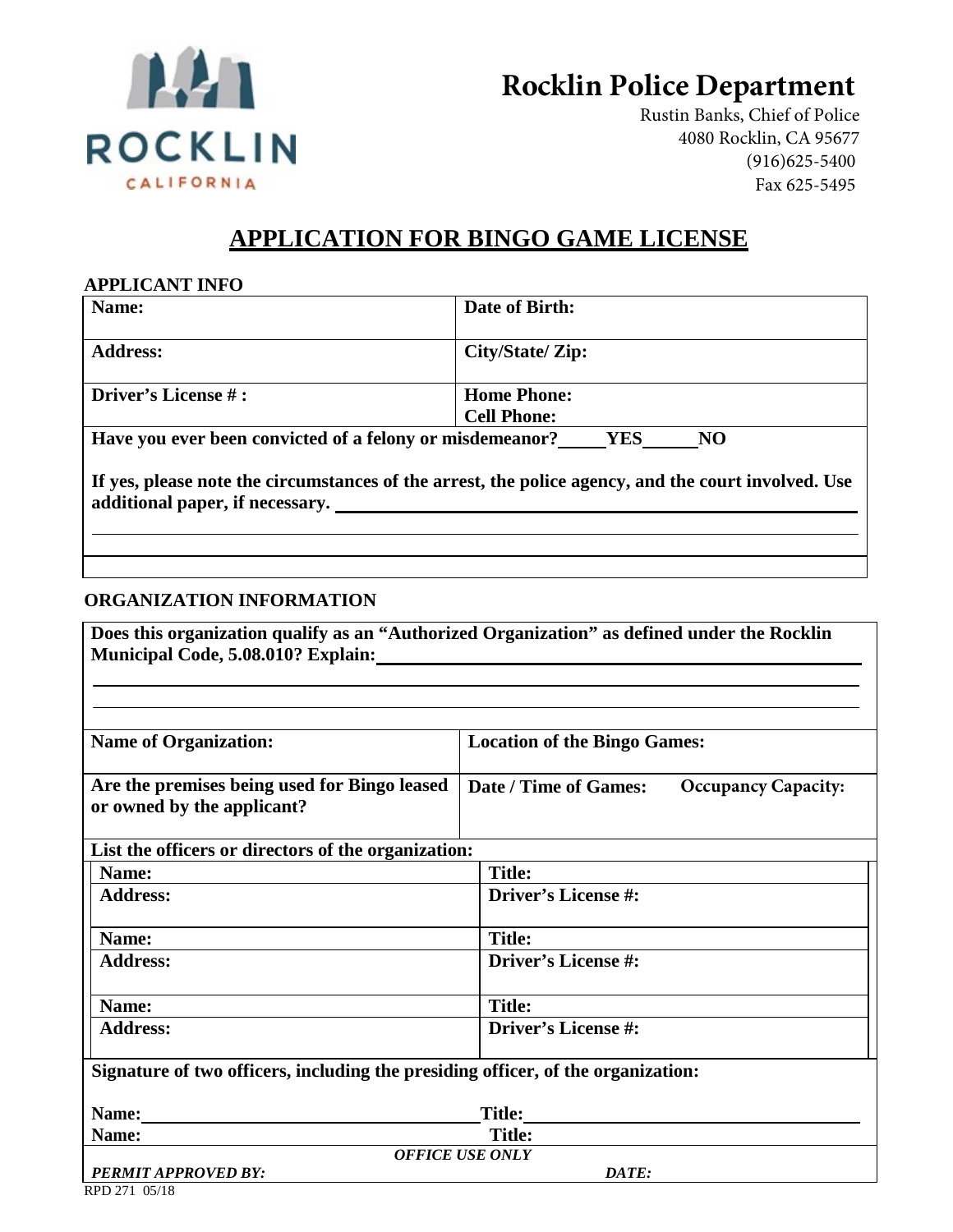#### **Chapter 5.08 - BINGO GAME LICENSE**

#### **Sections:**

- [5.08.010 Definitions.](https://library.municode.com/ca/rocklin/codes/code_of_ordinances/?nodeId=TIT5BUTALIRE_CH5.08BIGALI_5.08.010DE)
- [5.08.020 Required—Authorized organization—Use of proceeds.](https://library.municode.com/ca/rocklin/codes/code_of_ordinances/?nodeId=TIT5BUTALIRE_CH5.08BIGALI_5.08.020REUTORSEPR)
- [5.08.030 Application—Issuance.](https://library.municode.com/ca/rocklin/codes/code_of_ordinances/?nodeId=TIT5BUTALIRE_CH5.08BIGALI_5.08.030APSS)
- [5.08.040 Fee—Designated.](https://library.municode.com/ca/rocklin/codes/code_of_ordinances/?nodeId=TIT5BUTALIRE_CH5.08BIGALI_5.08.040FES)
- [5.08.050 Fee—Payment—Refund upon denial.](https://library.municode.com/ca/rocklin/codes/code_of_ordinances/?nodeId=TIT5BUTALIRE_CH5.08BIGALI_5.08.050FAYEFUPDE)
- [5.08.060 Term.](https://library.municode.com/ca/rocklin/codes/code_of_ordinances/?nodeId=TIT5BUTALIRE_CH5.08BIGALI_5.08.060TE)
- [5.08.070 Transferability.](https://library.municode.com/ca/rocklin/codes/code_of_ordinances/?nodeId=TIT5BUTALIRE_CH5.08BIGALI_5.08.070TR)
- [5.08.080 Denial—Suspension—Revocation.](https://library.municode.com/ca/rocklin/codes/code_of_ordinances/?nodeId=TIT5BUTALIRE_CH5.08BIGALI_5.08.080DEUSEV)
- [5.08.090 Reserved.](https://library.municode.com/ca/rocklin/codes/code_of_ordinances/?nodeId=TIT5BUTALIRE_CH5.08BIGALI_5.08.090RE)
- [5.08.100 Inspection.](https://library.municode.com/ca/rocklin/codes/code_of_ordinances/?nodeId=TIT5BUTALIRE_CH5.08BIGALI_5.08.100IN)
- [5.08.110 Salary, wage or profit unlawful.](https://library.municode.com/ca/rocklin/codes/code_of_ordinances/?nodeId=TIT5BUTALIRE_CH5.08BIGALI_5.08.110SAWAPRUN)
- [5.08.120 Location of game.](https://library.municode.com/ca/rocklin/codes/code_of_ordinances/?nodeId=TIT5BUTALIRE_CH5.08BIGALI_5.08.120LOGA)
- [5.08.130 Public nature—Minors—Presence of participants.](https://library.municode.com/ca/rocklin/codes/code_of_ordinances/?nodeId=TIT5BUTALIRE_CH5.08BIGALI_5.08.130PUNAINREPA)
- [5.08.140 Prize value.](https://library.municode.com/ca/rocklin/codes/code_of_ordinances/?nodeId=TIT5BUTALIRE_CH5.08BIGALI_5.08.140PRVA)
- [5.08.160 Profits—Proceeds.](https://library.municode.com/ca/rocklin/codes/code_of_ordinances/?nodeId=TIT5BUTALIRE_CH5.08BIGALI_5.08.160PRRO)
- [5.08.170 Hours restriction.](https://library.municode.com/ca/rocklin/codes/code_of_ordinances/?nodeId=TIT5BUTALIRE_CH5.08BIGALI_5.08.170HORE)
- [5.08.180 Officer, director change report.](https://library.municode.com/ca/rocklin/codes/code_of_ordinances/?nodeId=TIT5BUTALIRE_CH5.08BIGALI_5.08.180OFDICHRE)
- [5.08.190 Intoxicated persons.](https://library.municode.com/ca/rocklin/codes/code_of_ordinances/?nodeId=TIT5BUTALIRE_CH5.08BIGALI_5.08.190INPE)
- [5.08.200 Alcoholic beverage barred.](https://library.municode.com/ca/rocklin/codes/code_of_ordinances/?nodeId=TIT5BUTALIRE_CH5.08BIGALI_5.08.200ALBEBA)
- [5.08.210 Number of games.](https://library.municode.com/ca/rocklin/codes/code_of_ordinances/?nodeId=TIT5BUTALIRE_CH5.08BIGALI_5.08.210NUGA)
- [5.08.220 Violation—Penalty.](https://library.municode.com/ca/rocklin/codes/code_of_ordinances/?nodeId=TIT5BUTALIRE_CH5.08BIGALI_5.08.220VIEN)

#### Chapter 5.08 - BINGO GAME LICENSE

#### **Sections:**

5.08.010 - Definitions.

For the purpose of this chapter, the following words and phrases shall have the following meaning:

- A. "Authorized organization" means an organization which is exempted from the payment of the bank and corporation tax by Sections 23701a, 23701b, 23701d, 23701e, 23701f, 23701g and 234701l of the Revenue and Taxation Code of the state of California or which is a mobile home park association or a senior citizens' organization.
- B. "Bingo" means a game of chance in which prizes are awarded on the basis of designated numbers or symbols on a card which conform to numbers or symbols selected at random.
- C. "Minor" means any person under the age of eighteen years.

(Ord. 320 § 1, 1977).

5.08.020 - Required—Authorized organization—Use of proceeds.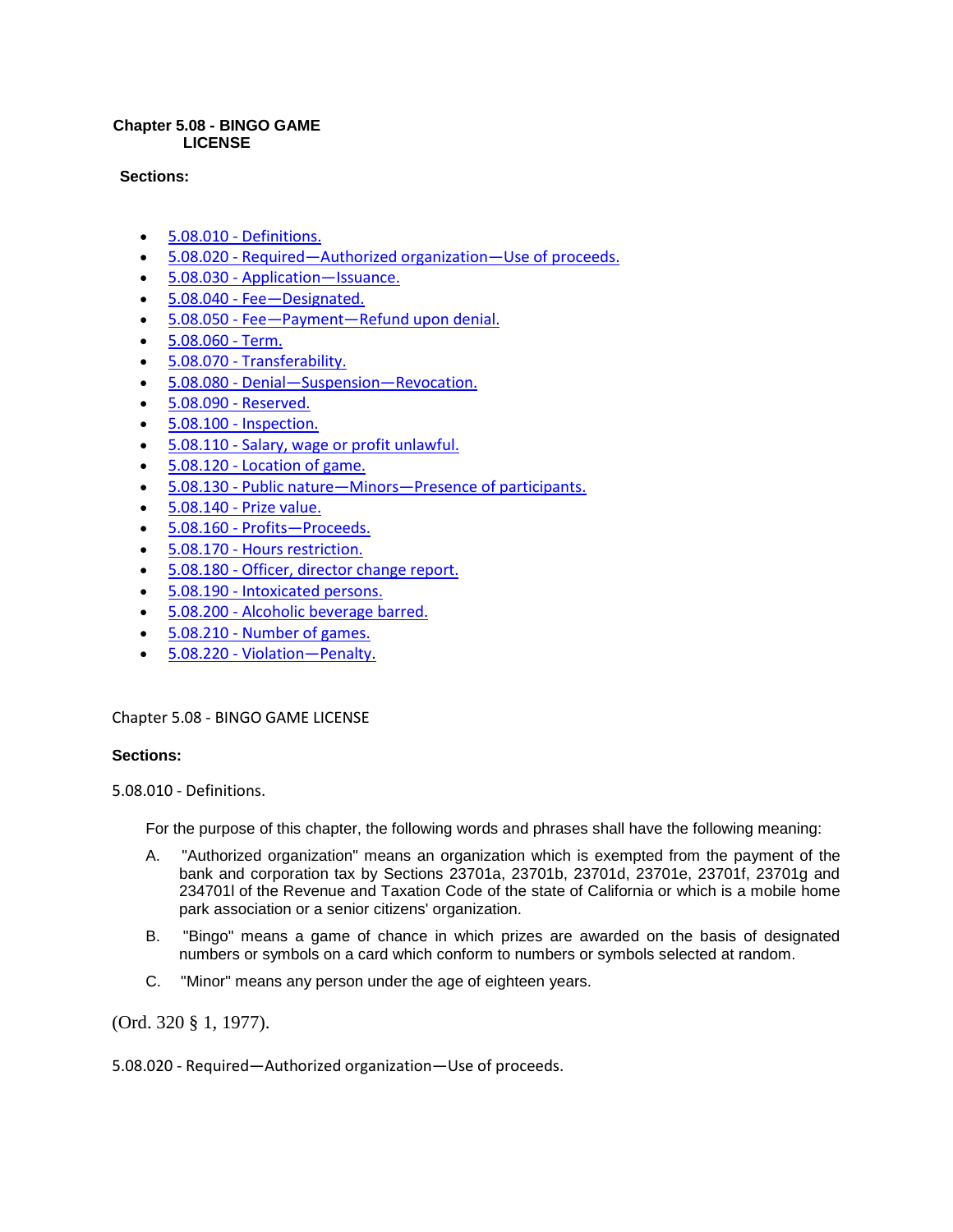It is unlawful for any person to conduct any bingo games in the city unless such person is an authorized organization, has been issued a license as provided by this chapter, and the proceeds of such games are used only for charitable purposes.

(Ord. 320 § 2, 1977).

5.08.030 - Application—Issuance.

- A. Application for license shall be made to the police chief on forms prescribed by him and shall be filed not less than thirty days prior to the proposed date of the bingo game or games. Such application form shall require from the applicant at least the following:
	- 1. The name of the applicant and a statement that the applicant is an authorized organization under this chapter;
	- 2. The name and signature of at least two officers, including the presiding officer, of the applicant organization;
	- 3. The particular properly within the city, including street number, together with the occupancy capacity of such place;
	- 4. Whether the premises used for bingo are leased or owned by applicant;
	- 5. The proposed day of the week and hours of day for the conduct of bingo games;
	- 6. A list of all officers and directors of applicant;
	- 7. The application shall be accompanied by a certificate of the fire chief that the premises to be used for bingo games complies with all laws, ordinances, rules, or regulations pertaining to fire prevention and protection. That certificate shall include any terms and conditions necessary to maintain such compliance.
- B. Upon approval of any application for a bingo license, the police chief or his designated representative shall issue the license.

(Ord. 320 § 3, 1977).

5.08.040 - Fee—Designated.

The fee for a bingo license, whether for the initial license or renewal, shall be set by resolution of the city council.

```
(Ord. 458 § 1, 1981: Ord. 447 § 1, 1981: Ord. 435 § 8(part), 1980: Ord. 320 § 4(a), 1977).
```
5.08.050 - Fee—Payment—Refund upon denial.

The appropriate fee shall accompany the submission of each application. If an application for a license is denied, one-half of any license fee paid shall be refunded to the organization.

(Ord. 320 § 4(b), 1977).

5.08.060 - Term.

The term of a bingo license shall commence upon issuance of the license and shall terminate on the next succeeding December 31st. The term of renewal license shall be one calendar year.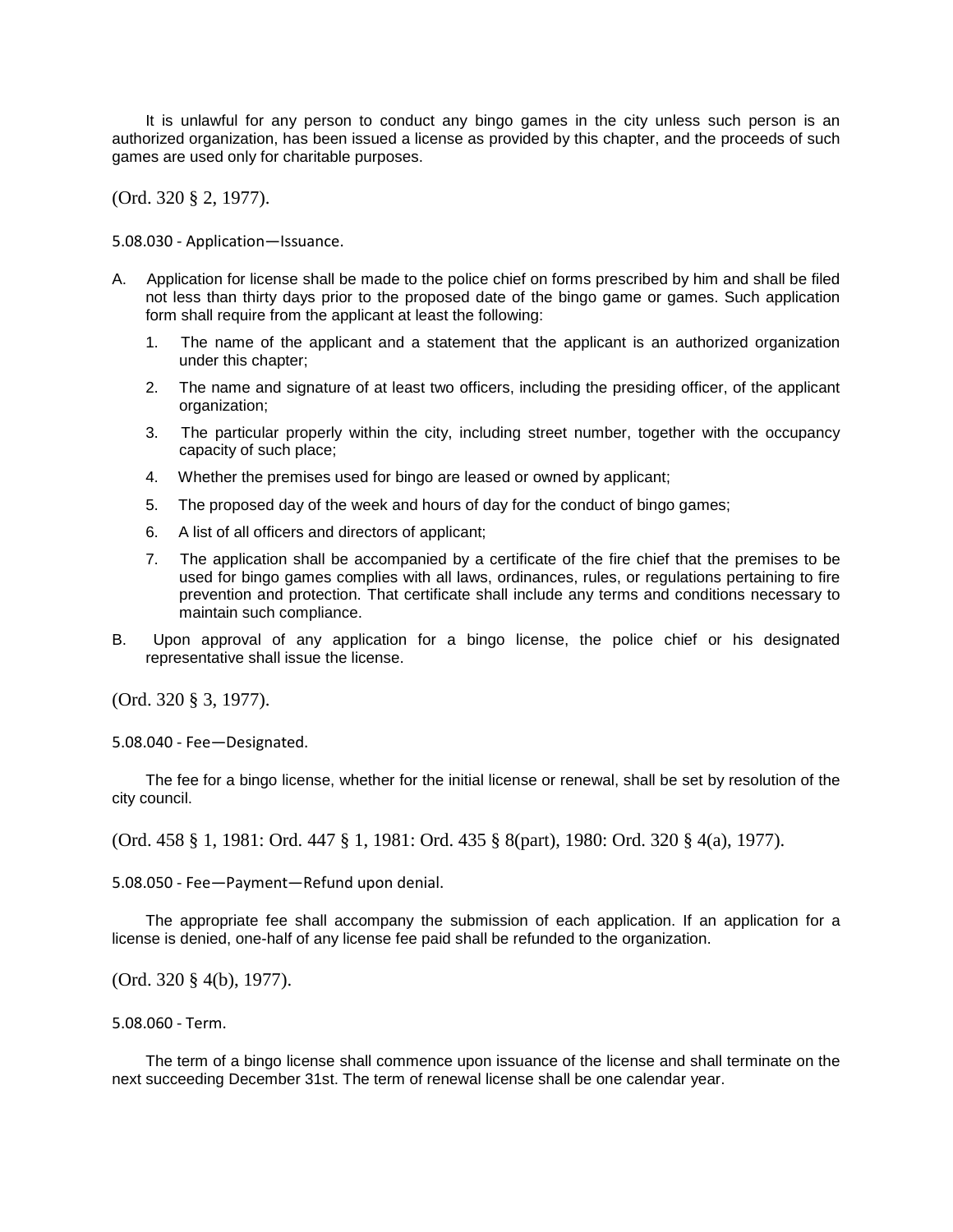(Ord. 320 § 5, 1977).

5.08.070 - Transferability.

Each license issued under this chapter shall be issued to a specific authorized organization to conduct a bingo game at a specific location and shall in no event be transferable from one person to another or from one location to another.

(Ord. 320 § 6, 1977).

5.08.080 - Denial—Suspension—Revocation.

- A. Grounds. The police chief may deny an application for a bingo license, or suspend or revoke a license, if he finds the applicant or licensee or any agent or representative hereof has:
	- 1. Knowingly made any false, misleading or fraudulent statement of a material fact in the application or in any record or report required to be filed under this chapter; or
	- 2. Violated any of the provisions of this chapter.
- B. Procedure. If after investigation, the police chief determines that a bingo license should be suspended or revoked or an application for such license denied, he shall prepare a notice of suspension, revocation or denial of application setting forth the reasons for such suspension, revocation or denial of application. Such notice shall be sent by certified mail to the applicant's last address provided in the application or be personally delivered. Any person who has had an application for a bingo license denied by the police chief or who has had a bingo license suspended or revoked by the police chief may appeal the police chief's decision by following the procedures set forth in Chapter 5.01.

(Ord. 320 § 9, 1977).

(Ord. No. 1087, § 3, 1-23-2018)

5.08.090 - Reserved.

**Editor's note—** Ord. No. 1087, § 3, adopted Jan. 23, 2018, repealed former § 5.08.090 which pertained to appeal, and derived from Ord. 320, § 10, adopted in 1977.

5.08.100 - Inspection.

Any peace officer of the city shall have free access to any bingo game licensed under this chapter. The licensee shall have the bingo license and lists of approved staff available for inspection at all times during any bingo game.

(Ord. 320 § 8, 1977).

5.08.110 - Salary, wage or profit unlawful.

It is unlawful for any person to receive or pay a profit, wage or salary from any bingo game authorized and licensed under this chapter.

(Ord. 320 § 11, 1977).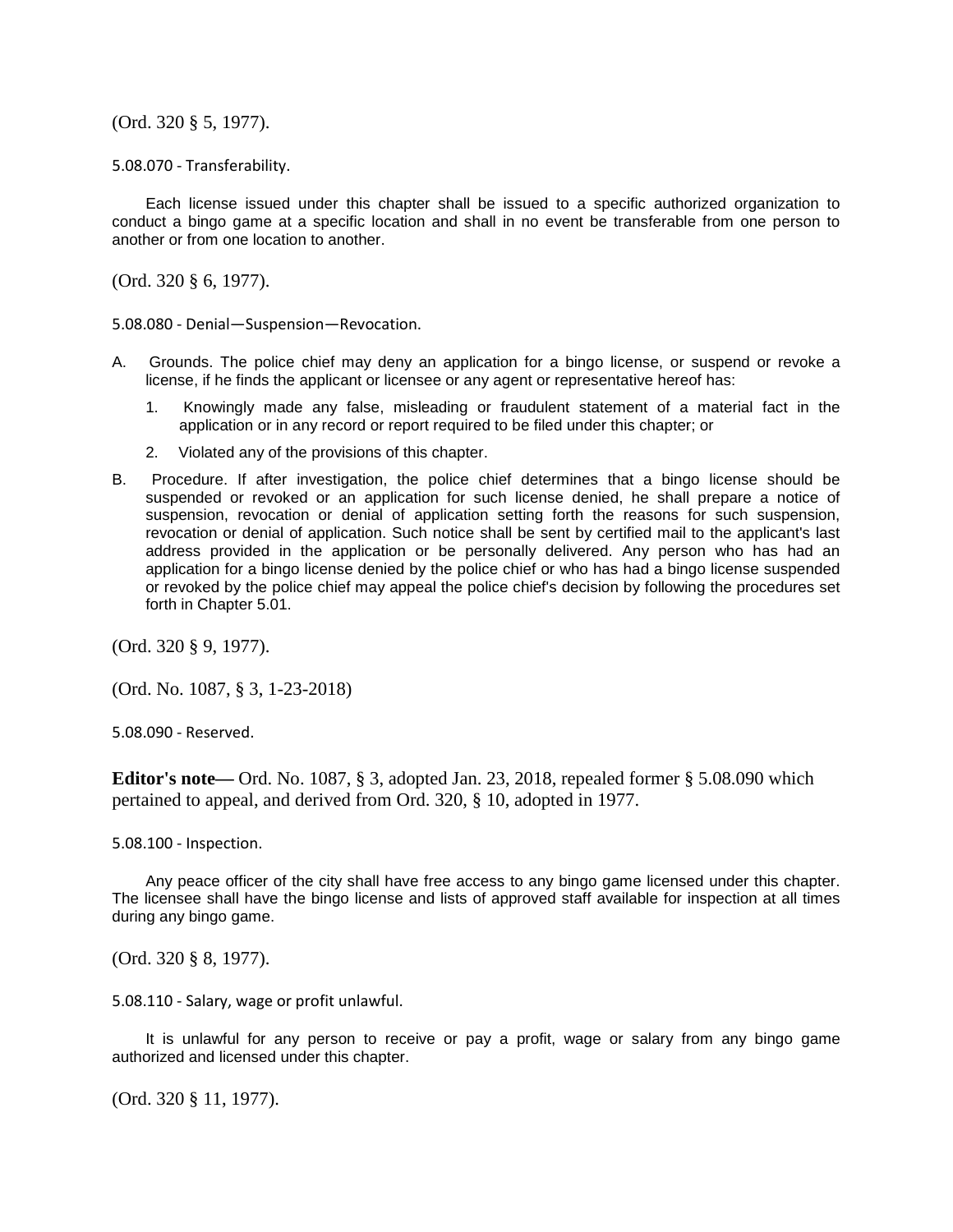5.08.120 - Location of game.

An authorized organization licensed to conduct bingo games pursuant to this chapter shall conduct such games only on property owned or leased by it, which property is used by such organization for an office or for performance of the purposes for which the organization is organized.

(Ord. 320 § 7(a), 1977).

5.08.130 - Public nature—Minors—Presence of participants.

Any bingo game conducted under this chapter shall be open to the general public. No minors shall be allowed to participate in any bingo game. No person shall be allowed to participate in any bingo game unless the person is physically present at the time and place in which the bingo game is being conducted.

(Ord. 320 § 7(b), 1977).

5.08.140 - Prize value.

The total value of prizes awarded during the conduct of any bingo games shall not exceed two hundred fifty dollars in cash or kind, or both, for each separate game which is held.

(Ord. 320 § 7(c), 1977).

5.08.150 - Operators—Staff.

- A. A bingo game shall be operated and staffed only by members of the authorized organization which organized it. Such members shall not receive or pay a profit, wage or salary from any bingo game.
- B. Only the organization authorized to conduct a bingo game shall operate such game or participate in the promotion, supervision, or any other phase of such game.
- C. No individual, corporation, partnership or other legal entity except the organization authorized to conduct a bingo game under this chapter shall hold a financial interest in the conduct of such bingo game.

(Ord. 320 § 7(d), 1977).

5.08.160 - Profits—Proceeds.

All profits derived from a bingo game organized by an organization exempt from payment of the bank and corporation tax by Section 23701d of the Revenue and Taxation Code shall be kept in a special fund or account and shall not be commingled with any other fund or account. Such profits shall be used only for charitable purposes. With respect to other organizations authorized to conduct bingo games pursuant to this chapter, all proceeds from a bingo game shall be kept in a special fund or account and shall not be commingled with any other fund or account. Such proceeds shall be used only for charitable purposes, except as follows:

- A. Such proceeds may be used for prizes.
- B. A portion of such proceeds, not to exceed ten percent of the proceeds after the deduction for prizes or five hundred dollars per month, whichever is less, may be used for rental of property, overhead, and administrative expenses.

(Ord. 320 § 7(e), 1977).